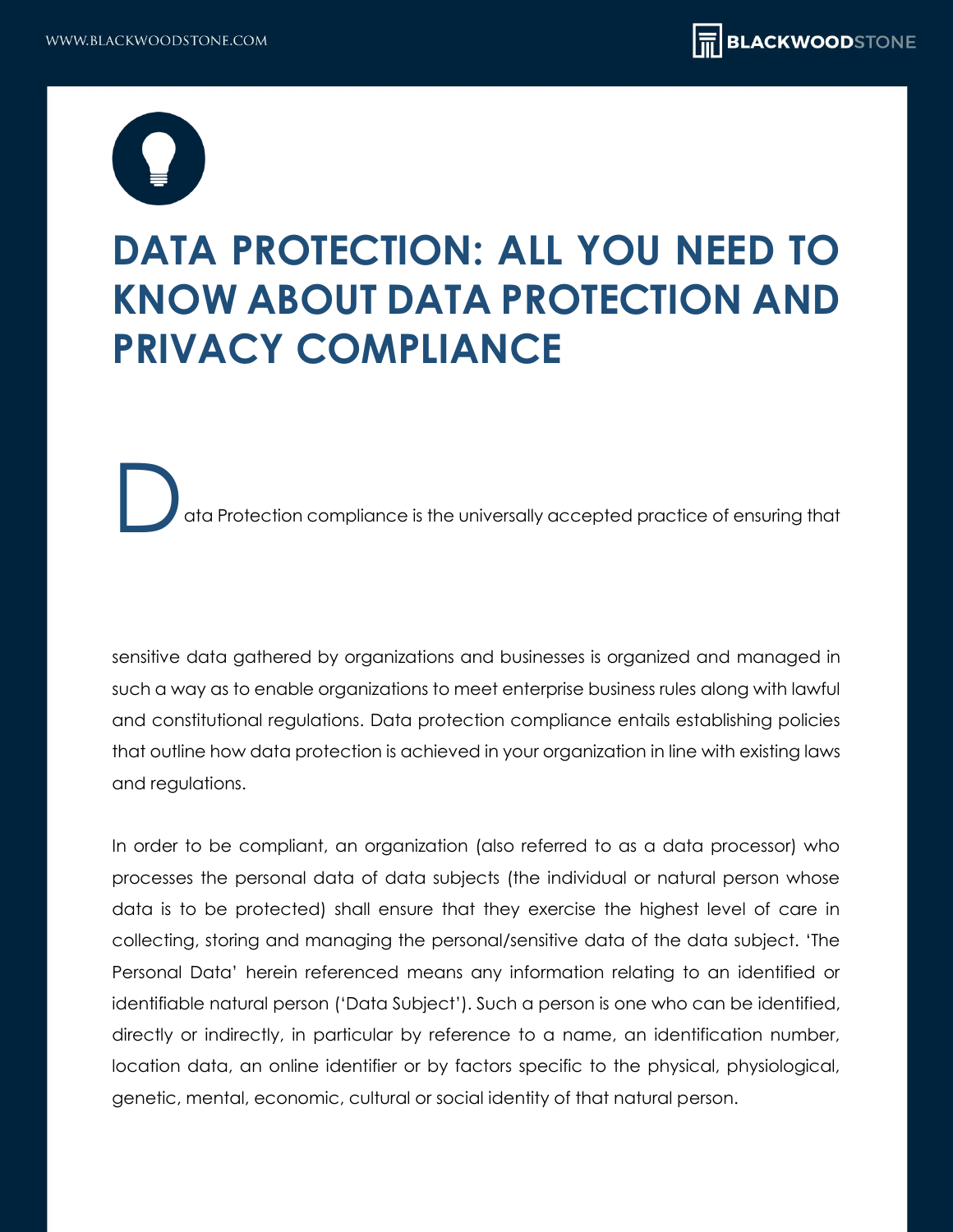## **LEGAL REQUIREMENTS FOR DATA PROTECTION COMPLIANCE**

In the past decade, approximately 90 countries worldwide have adopted data protection regulations, with the European legislation known as the GDPR which came into effect on May 25 2018, being recognized as one of the most comprehensive pieces of legislation till date. In Nigeria, on the 25<sup>th</sup> of January 2019, a data protection regulation was released by National Information Technology Development Agency ("the NITDA") which is the primary body responsible for the administration and monitoring of the use of electronic data and other forms of electronic communication transactions.

On close scrutiny, it is evident that the material scope and content of the NITDA Data Protection Regulation 2019 ("the Regulation") which replaced the NITDA Guidelines 2017 ("the Guidelines") is heavily influenced by its European counterpart, The GDPR. Though the NDPR has been criticized as being a poorly knitted together version of the GDPR it is important to note that both legislation essentially agree that:

- 1) Data privacy is a fundamental right of the data owner (or data subject) which should be protected through regulatory oversight even though the data has been submitted to a company for the provision of services;
- 2) Both legislations provide similar definitions with respect to key areas such as 'processing,' 'personal data' 'sensitive personal data, 'data controller and data processor.

# **REQUIREMENT FOR DATA PROTECTION COMPLIANCE FOR BUSINESS OPERATIONS AND ORGANISATIONAL CULTURE**

The presence of data protection regulation is globally recognized as an indication for trust in a country's digitally driven business space. Data protection practices amongst other concerns, have quickly become a topic for organizational risk management and now forms part of negotiation talks between companies in different geographical locations and jurisdictions looking to do business with one another. This has therefore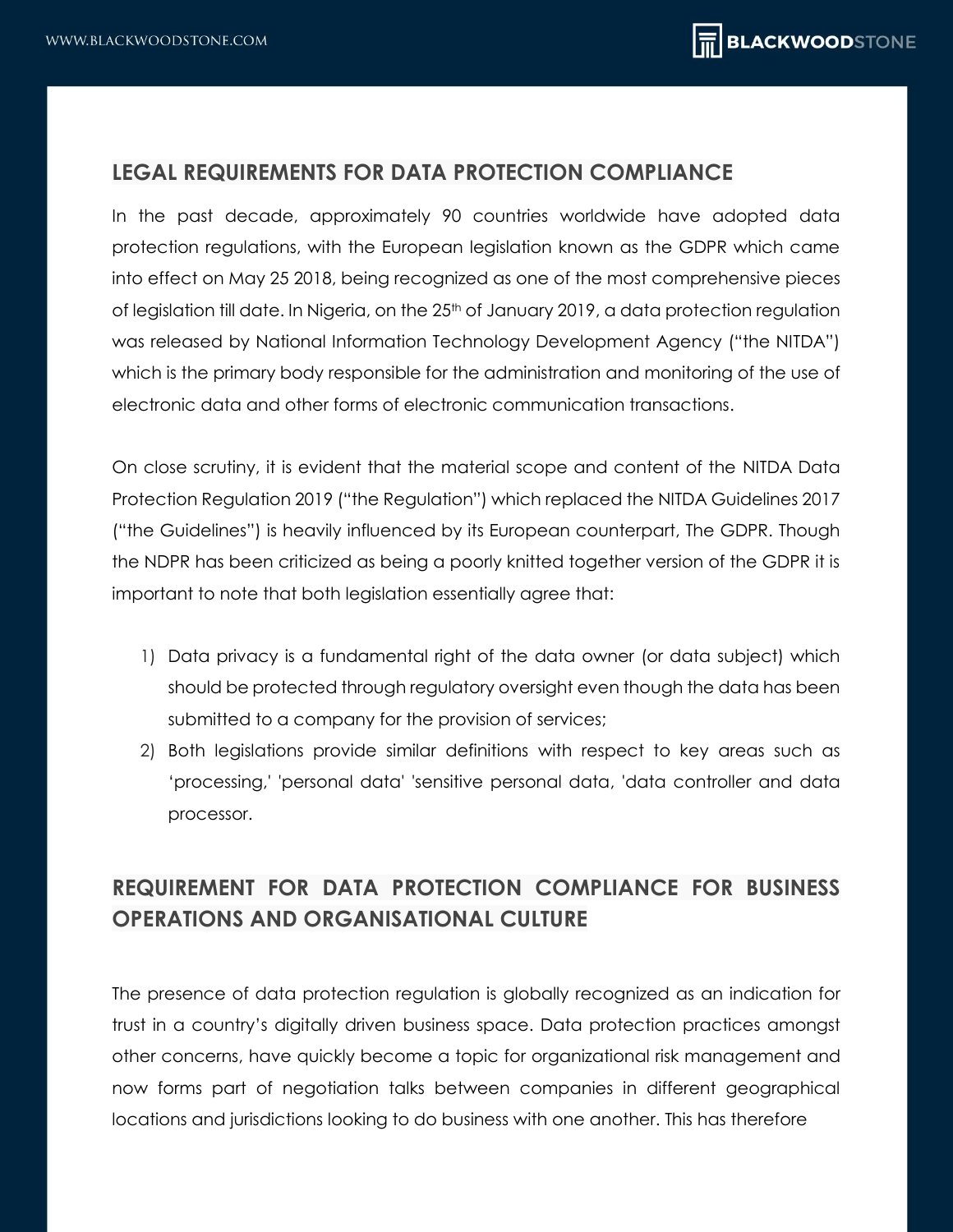made it imperative that organizations seeking to do business online, consider incorporating privacy protection practices in their marketing and operational strategy.

As a marketing strategy, digitally driven businesses are utilizing the World Wide Web as a business development tool, which helps them easily connect with potential and existing consumers to better understand their needs. Companies with consumer focus at the core of their business strategy are continually applying ingenuous practices to accumulate data on consumers and/or their activities, the aim being to gather customer data to create competitive market advantage. Data protection compliance therefore requires that all such consumer data must have been collected with the lawful consent of the consumers and stored securely to ensure the integrity of the data/information is not undermined or exposed to risk.

Data protection should also form part of a company's internal HRM (Human Resource Management) strategy, as an organization is tasked with the responsibility of ensuring complete privacy of employee records which are stored as electronic data. As an employer, transparency and discretion is required in dealing with employees' personal data, within and outside the organisation. Employers must be accountable for data processing activities while also complying with data protection principles. The NDPR regulations advises businesses who gather such data to invest in the training and sensitization of employees on their rights under the regulation as well as their duties and obligations towards such information they may have access to in the course of carrying out their responsibilities.

In view of the covid-19 pandemic, certain cadre of public officials in the public sector work remotely resulting in the utilization of varying means of technology to facilitate the work process and transmit data from one remote personnel to another. In response to this, the National Information Technology Development Agency (NITDA) on the 18<sup>th</sup> of May, 2020 issued Guidelines for the Management of Personal Data by Public Institutions in Nigeria, 2020 ("the Guidelines"). The Guidelines govern the roles and responsibility of public officers and public institutions with regard to the processing and management of personal data in compliance with the Nigeria Data Protection Regulation 2019 (NDPR). It is then imperative that the government implements a data security strategy to ensure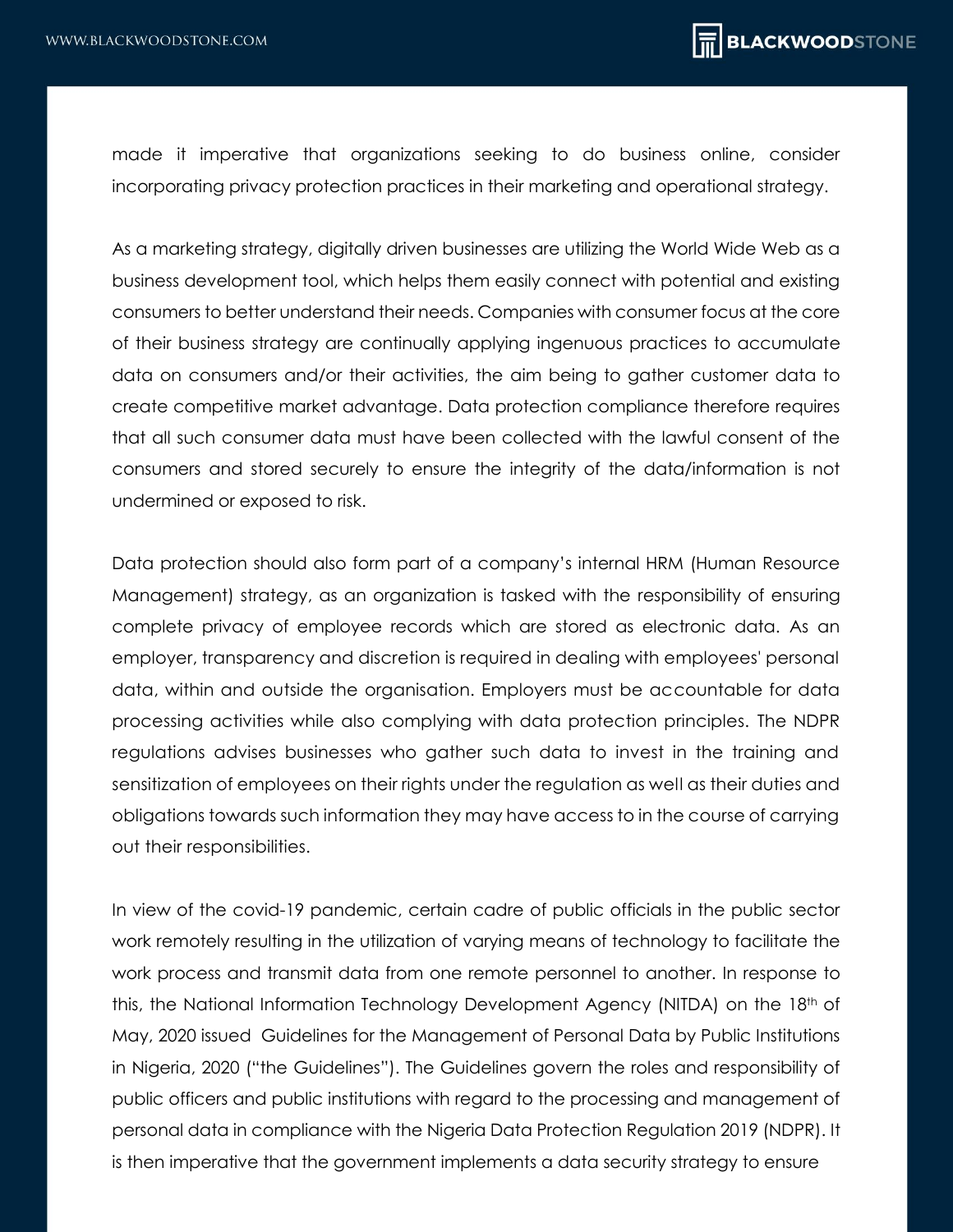that all government data and especially personal data is handled with care and in tandem with the provisions of the NDPR and the referenced Guidelines.

#### **WHO DOES IT APPLY TO?**

As stated above the NDPR regulates both public and private sector business entities. The NDPR mandates that all organizations that process the personal data of more than 1000 data subjects in a period of 6 months and 2000 Data Subjects in a period of 12 months are to submit themselves to a Data Protection assessment to assess the impact of technology on privacy and security of stored data. An audited report is thereafter submitted to NITDA not later than15<sup>th</sup> March every year. It is pertinent to note that due to the continued effect of the covid-19 pandemic, NITDA has extended the timeline for filing the 2021 data audit report from 15 March 2021 till 30 June 2021.

In practice, this therefore makes it necessary for **ALL** forms of businesses in Nigeria irrespective of size or structure who meet the above criteria to audit their data collation, privacy and protection practices. Multinational companies operating in Nigeria are not exempt, and are deemed to be processing data in Nigeria where the following criteria are met:

- 1) Where the multinational company has a branch or subsidiary intended to promote its activities which is oriented towards Nigerians;
- 2) Where the parent company of the multinational designates an entity in Nigeria as its subsidiary for the purpose of contracting on its behalf for advertising or other legal or commercial purposes.
- 3) Where the branch or subsidiary in Nigeria forwards to the parent or other members of the group located outside Nigeria requests or requirements relating to data subjects.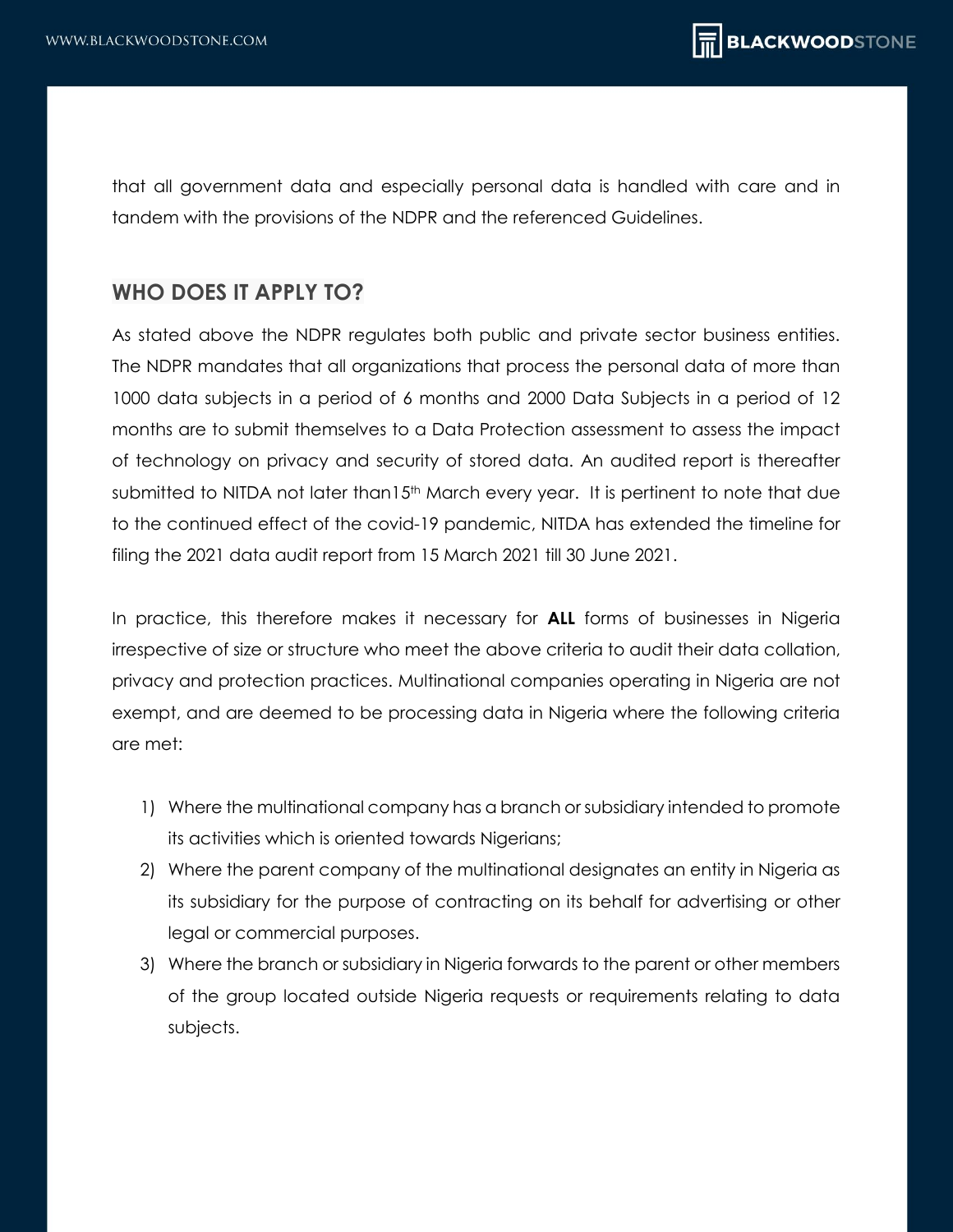# **HOW CAN AN ORGANISATION ACHIEVE DATA PROTECTION COMPLIANCE?**

The Nigerian Data Protection Regulation clearly stipulates the responsibilities of data controllers and processors with respect to how they may lawfully obtain and process data. For a data controller or processor to successfully comply with the provisions of the NDPR, they must take into consideration the following:

**Data Protection Compliance Officers (DPCOs)** – the NDPR states that an organization seeking to comply with the regulatory requirement must enlist the services of a DPCO. Under the NDPR, DPCOs are licensed professionals who have been certified by NITDA to provide auditing and compliance services for data controllers. DPCOs execute Data protection audits and privacy trainings, provide legal and technical advisory services; draft regulation contracts and privacy notices, Data Protection Impact Assessment, and file audit reports on behalf of organizations to NITDA.

**Consent:** Section 7 of the Regulation requires that an organization must ensure that consent is obtained before data of any person qualifying as data subject is stored or processed. The consent must not be obtained by coercion or fraud, and the data subject must not be in doubt as to the reason why such information is being requested and for what purpose it will be utilized. Therefore, for an organization seeking to align with the NDPR requirements should take a closer look at its internal and external database to ensure that the data collation mechanisms employed in mining such data are in accordance with the NDPR guidelines.

**Data Protection Audit:** On the journey to compliance, the regulation requires that the organization must make its data privacy policies available to the general public in conformity with the law. The NDPR requires organizations who process personal data (data processors) to submit a Data protection audit report to NITDA not later than 15<sup>th</sup> March annually. The Data Protection audit should state:

1) The type and extent of data the organization collects on its employees and members of the public;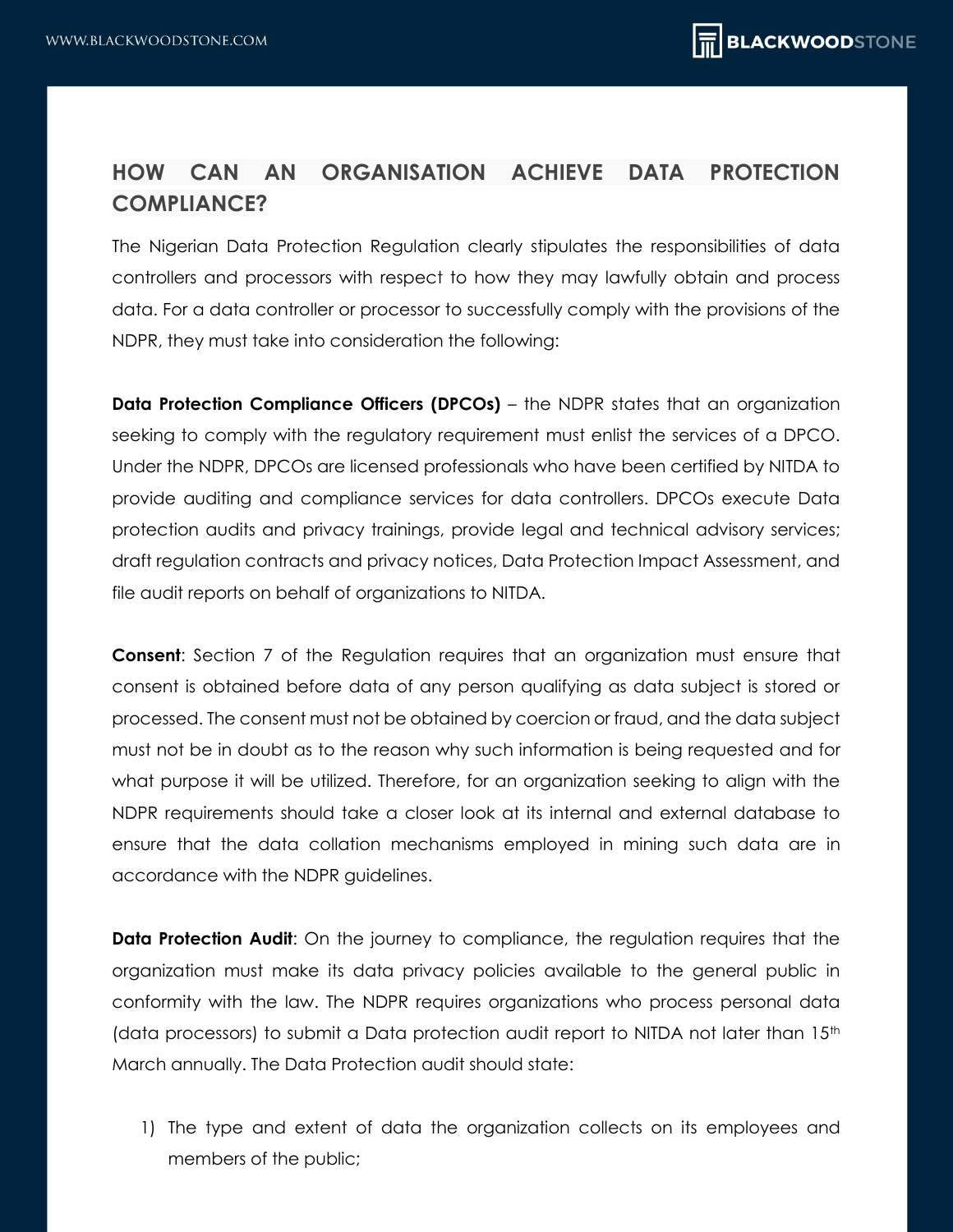- 2) The purpose for which such data is collected;
- 3) Notice given to individuals regarding the collection and use of their personal information;
- 4) The access given to individuals to review, amend, correct, supplement, or delete such data;
- 5) Whether or not the consent of these individuals was obtained before collecting, using, transferring or disclosing these data; and the methods employed to obtain consent;
- 6) The policies and practices of the organization for the proper use and security of these data;
- 7) Organizational policies and procedures for privacy and data protection;
- 8) The policies and procedures of the organization for assessing the impact of technologies on the stated privacy and security policies.

Data Controllers should also audit third party processor contracts which require the transfer of personal data to such third parties.

## **CONCLUSION**

Data is one of the most important assets in any organisation and as such data protection compliance should be a top priority for all businesses. In addition to several high profile leak of organisations' data, the need for data protection compliance has become increasingly important for all businesses.

In light of the above, local and international organizations doing business in Nigeria are advised to understand the importance of data privacy compliance and take all necessary steps to achieve the required level of compliance as required by the Regulations.

*For more information please contact:*

*Blackwood & Stone LP*

*[info@blackwoodstone.com](mailto:info@blackwoodstone.com)*